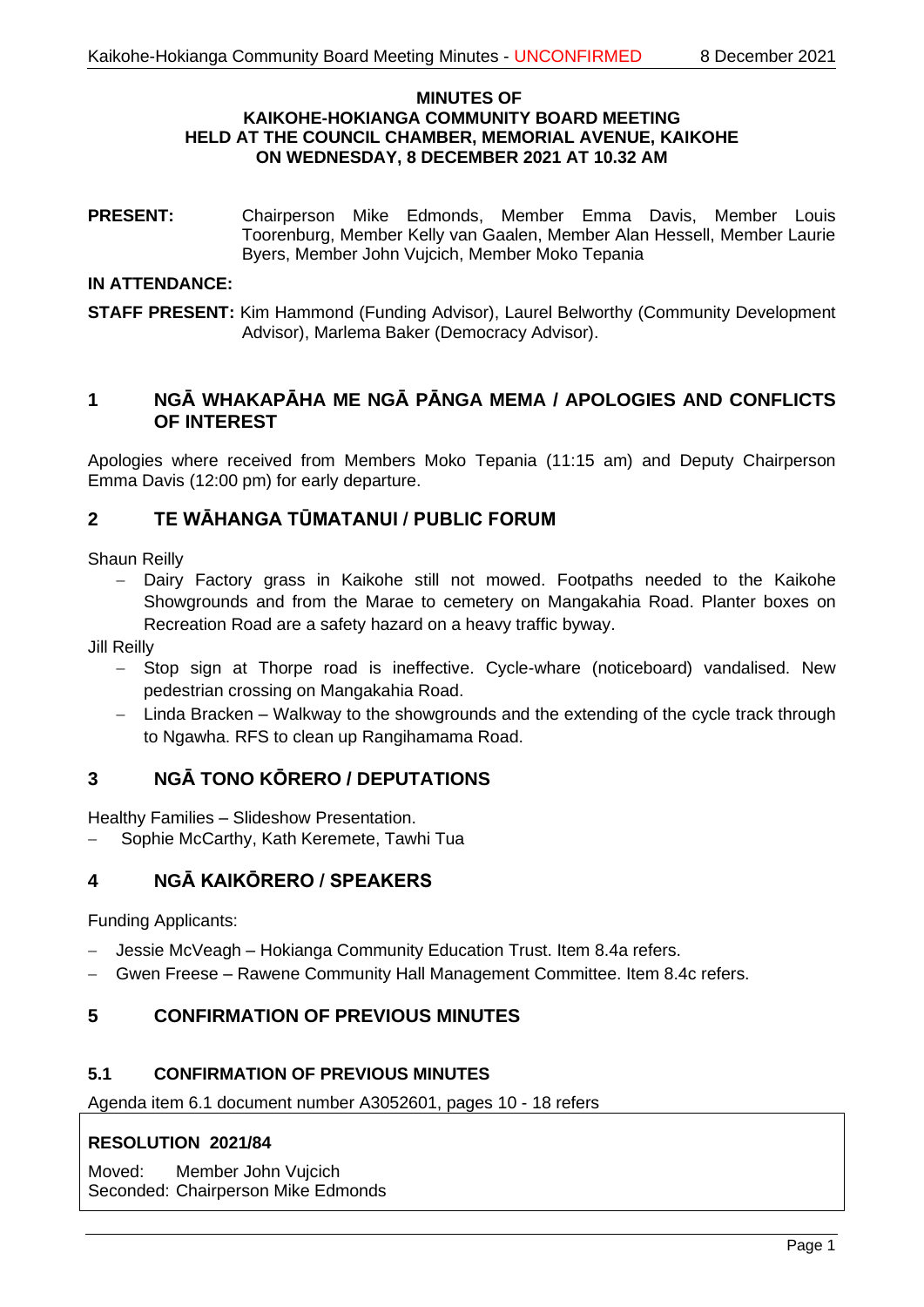**That the Kaikohe-Hokianga Community Board confirms the minutes of their meeting held 8 November 2021 as a true and correct record with the following corrections:**

− **Members Moko Tepania, Kelly van Gaalen and Laurie Byers were absent but recorded as present.**

**CARRIED**

**LOST**

### **6 REPORTS**

#### **6.1 SETTING OF 2022 MEETING SCHEDULE**

Agenda item 7.1 document number A3490925, pages 19 - 24 refers

#### **MOTION**

Moved: Member John Vujcich Seconded: Member Alan Hessell

#### **That the Kaikohe-Hokianga Community Board:**

#### **a) adopt the following meeting dates:**

- **Wednesday, 2 March 2022.**
	- **Wednesday, 13 April 2022.**
	- **Wednesday, 25 May 2022.**
	- **Wednesday, 6 July 2022.**
	- **Wednesday, 17 August 2022.**
	- **Wednesday, 28 September 2022.**

#### **RESOLUTION 2021/85**

Moved: Member Kelly van Gaalen Seconded:Member Louis Toorenburg

#### **That the Kaikohe-Hokianga Community Board:**

- **a) adopt the following monthly meeting dates:**
	- **Friday, 4 February 2022**
	- **Wednesday, 2 March 2022.**
	- **Wednesday, 6 April 2022.**
	- **Wednesday, 11 May 2022.**
	- **Wednesday, 1 June 2022.**
	- **Wednesday, 6 July 2022.**
	- **Wednesday, 3 August 2022.**
	- **Wednesday, 14 September 2022.**

### **b) adopt the following Hokianga Spraying Committee Meeting dates:**

- **Friday, 4 Feb 2022 – 2:30 pm.**
- **Wednesday, 11 May 2022 – 2:30 pm.**
- **Wednesday, 6 July 2022 – 2:30 pm.**

#### **c) and delegates to Chair Mike Edmonds authority to change the meeting dates.**

**CARRIED**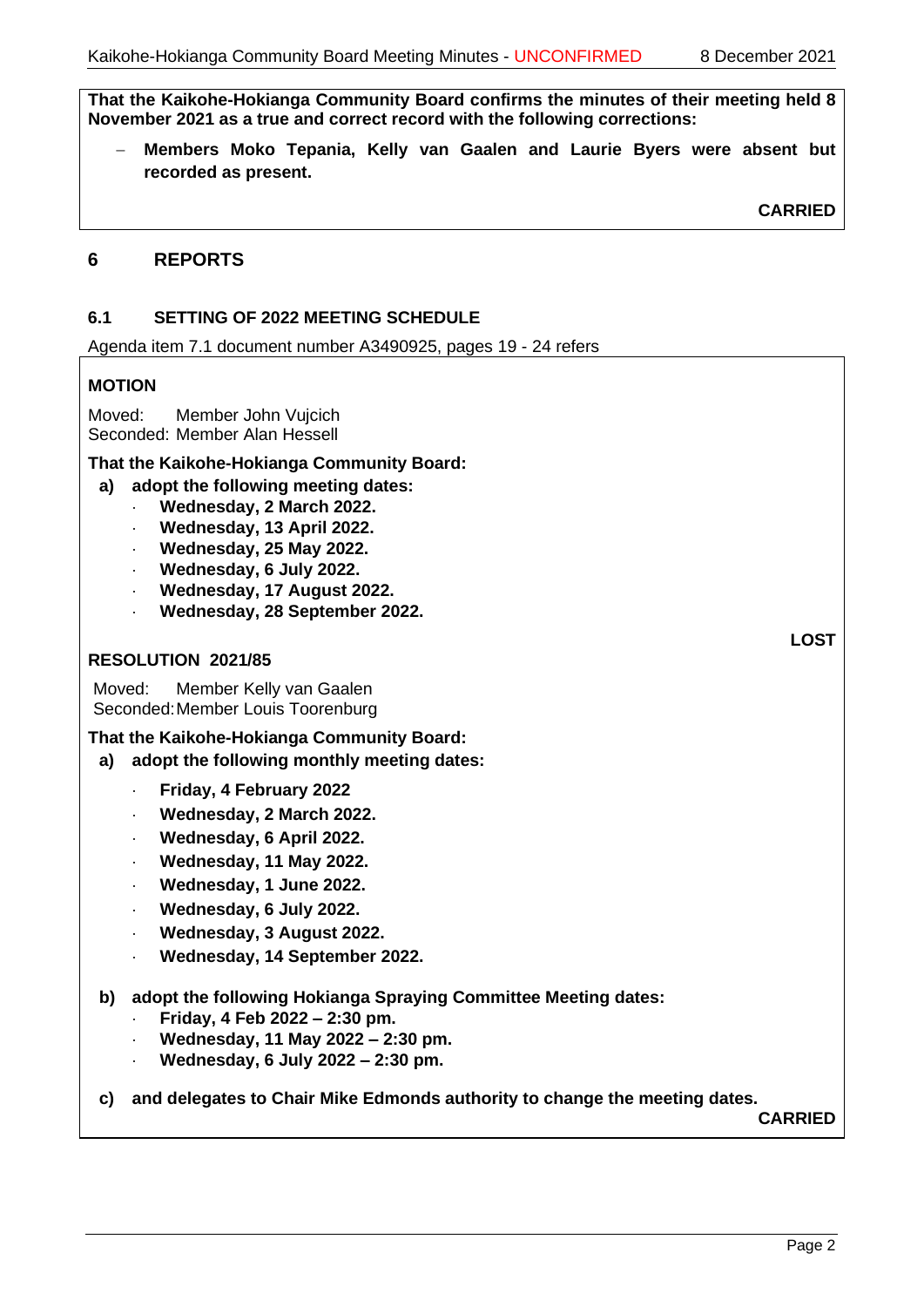### **6.2 GROUND LEASE OVER PART OF OKAIHAU RECREATION RESERVE TO OHAEAWAI COMMUNITY EDUCATION TRUST**

Agenda item 7.2 document number A3475952, pages 25 - 29 refers

# **RESOLUTION 2021/86**

Moved: Member Laurie Byers Seconded: Member Emma Davis

**That the Kaikohe-Hokianga Community Board, acting under delegated authority and pursuant to section 73(3) of the Reserves Act 1977 recommends to Council:**

- **a) that a public consultation process, under Reserves Act, is commenced on the granting of a new ground lease to Ohaeawai Community Education Trust over approximately 780 square metres of Pt Lot 1 DP 24206, being part Record of Title NA618/108, vested in Far North District Council as recreation reserve and located at 3 Michie Street, Okaihau.**
- **b) that the Kaikohe-Hokianga Community Board is appointed to hear any submissions received in response to the consultation process and to then make recommendations to the Council in respect of granting the proposed lease;**

**and**

**c) that the Kaikohe-Hokianga Community Board expresses extreme disappointment in the delays and apologises and shares in all of the grief of the affected parties.**

**CARRIED**

*The meeting was adjourned from 12:15 pm to 12:37 pm.*

#### **6.3 KAIKOHE-HOKIANGA STATEMENT OF COMMUNITY BOARD FUND ACCOUNT AS AT 31 OCTOBER 2021**

Agenda item 7.3 document number A3492300, pages 30 - 33 refers

### **RESOLUTION 2021/87**

Moved: Member Kelly van Gaalen Seconded: Member John Vujcich

**That the Kaikohe-Hokianga Community Board receives the report Kaikohe-Hokianga Statement of Community Board Fund Account as at 31 October 2021.**

**CARRIED**

#### **6.4 FUNDING APPLICATIONS**

Agenda item 7.4 document number A3489218, pages 34 - 67 refers

#### **RESOLUTION 2021/88**

Moved: Member Alan Hessell Seconded: Member Louis Toorenburg

**That the Kaikohe Hokianga Community Board:**

- **approves the sum of \$2,999 (plus GST if applicable) be paid from the Board's**   $a)$ **Community Fund account to Hokianga Community Educational Trust for the purchase of a shredder/chipper to support the following Community Outcomes:**
	- **i) Proud, vibrant communities**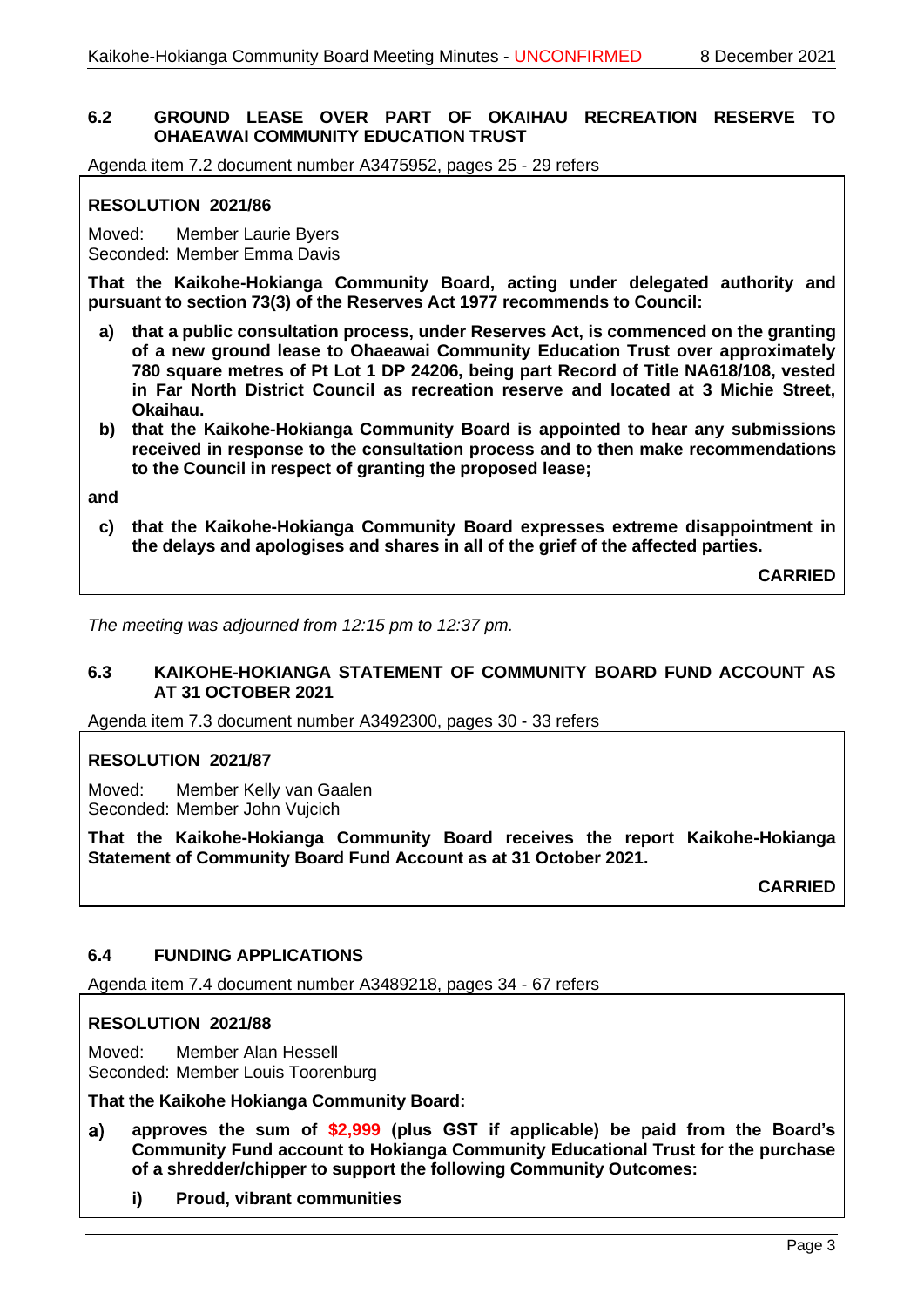#### **ii) Communities that are healthy, safe, connected and sustainable.**

**CARRIED 6/0**

#### **RESOLUTION 2021/89**

Moved: Member Kelly van Gaalen Seconded: Member John Vujcich

**That the Kaikohe Hokianga Community Board:**

- **approves the sum of \$1,059 (plus GST if applicable) be paid from the Board's**  b) **Community Fund account to Parent to Parent Northland for the transport, admission and catering from Manea Footprints of Kupe, facilitator fees and volunteer costs for the Siblings Activity Day to support the following Community Outcomes:**
	- **i) Proud, vibrant communities**
	- **ii) Communities that are healthy, safe, connected and sustainable.**

**CARRIED 6/0**

#### **RESOLUTION 2021/90**

Moved: Member Kelly van Gaalen Seconded: Member Alan Hessell

**That the Kaikohe Hokianga Community Board:**

- **approves the sum of \$3,296 (plus GST if applicable) be paid from the Board's**  C) **Community Fund account to Rawene Community Hall Management Committee to purchase chairs support the following Community Outcomes:**
	- **i) Proud, vibrant communities**
	- **ii) Communities that are healthy, safe, connected and sustainable.**

**CARRIED 6/0**

### **RESOLUTION 2021/90**

Moved: Member John Vujcich Seconded: Member Alan Hessell

#### **That the Kaikohe Hokianga Community Board:**

- **approves the sum of \$1,749 (plus GST if applicable) be paid from the Board's**   $\mathsf{d}$ **Community Fund account to Te Pu o Te Wheke Community Art Gallery Trust for costs to install an oven and track spotlights the following Community Outcomes:**
	- **i) Proud, vibrant communities**
	- **ii) Communities that are healthy, safe, connected and sustainable.**

**CARRIED 6/0**

**CARRIED**

### **6.5 PROJECT FUNDING REPORTS**

Agenda item 7.5 document number A3435216, pages 68 - 83 refers

### **RESOLUTION 2021/91**

Moved: Member Kelly van Gaalen Seconded: Member Laurie Byers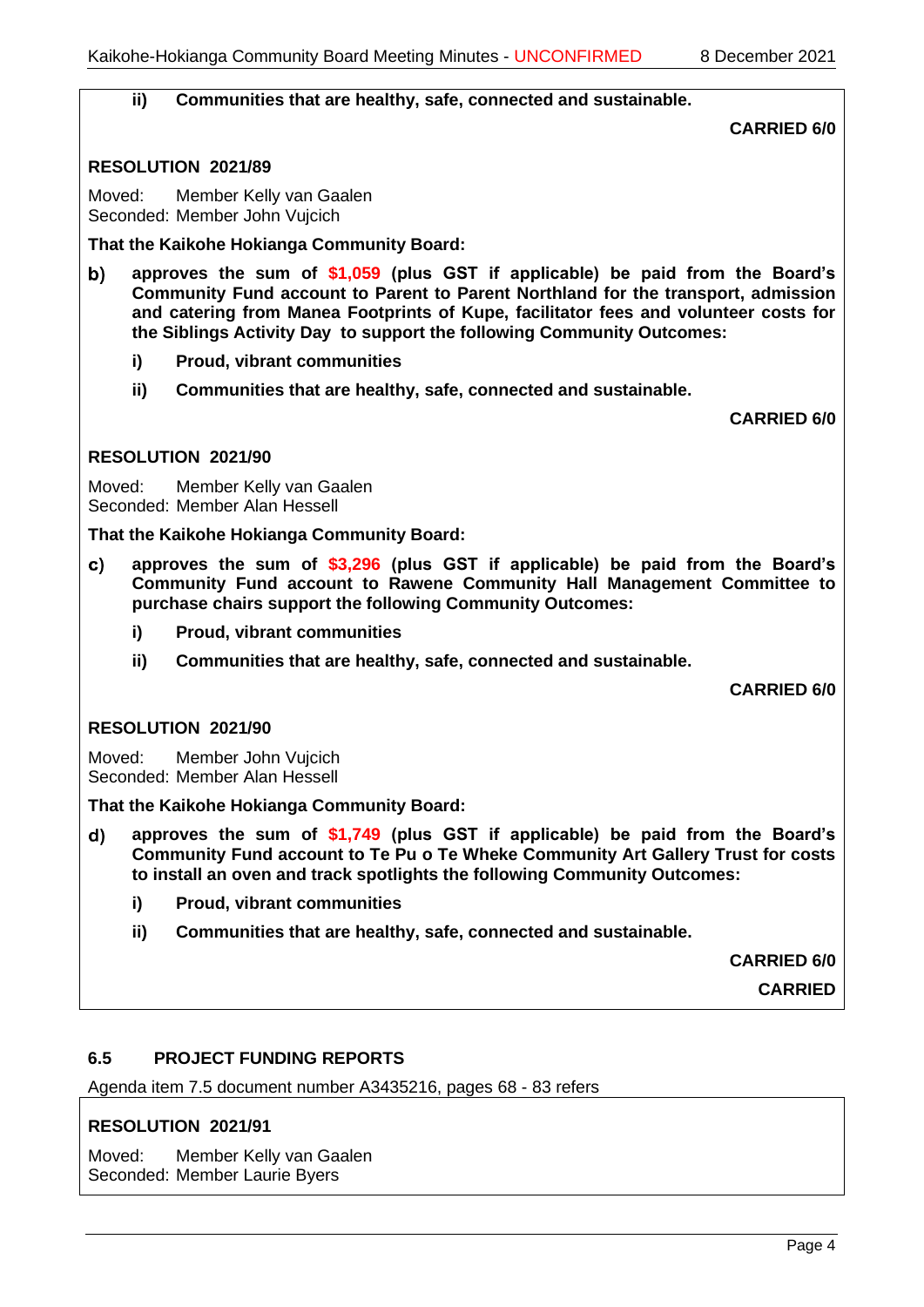**That the Kaikohe-Hokianga Community Board note the project report received from:**

- $a)$ **Ākau Foundation – Bling Bling Toi Marama 2021, Kaikohe**
- **Bay of Islands Canine Association – Pet Dog Training 2020 – 2021** b)
- **Kaikohe Business Association – Community Patrol Vehicle 2020/21 and 2021/22** C)
- $\mathbf{d}$ **Te Puna o Kupenuku Incorporated – Campus in Rawene (Interim Report)**

**CARRIED**

# **7 INFORMATION REPORTS**

#### **7.1 KAIKOHE-HOKIANGA COMMUNITY BOARD ACTION SHEET UPDATE NOVEMBER 2021**

Agenda item 8.1 document number A3492441, pages 84 - 89 refers

# **RESOLUTION 2021/92**

Moved: Chairperson Mike Edmonds Seconded: Member John Vujcich

**That the Kaikohe-Hokianga Community Board receive the report Kaikohe-Hokianga Community Board Action Sheet Update November 2021.**

**CARRIED**

# **8. MAJOR ITEM NOT ON THE AGENDA - POHUTUKAWA TREES - OPONONI**

### **RESOLUTION 2021/93**

Moved: Member Louis Toorenburg Seconded: Member Alan Hessell

**That the Kaikohe-Hokianga Community Board:**

- **a) resolves to consider the item not on the agenda, Pohutukawa Trees - Opononi.**
- **b) notes the item was not on the agenda because the information was received late.**
- **c) the report cannot be delayed because there will be an increase in tourism and traffic in the area during the summer months which endangers the roots of the trees.**

**CARRIED**

### **8.1 POHUTUKAWA TREES - OPONONI**

### **RESOLUTION 2021/94**

Moved: Member Louis Toorenburg Seconded: Member Alan Hessell

**That the Kaikohe-Hokianga Community Board fund water-filled barriers to protect the Pohutukawa trees during the 2021/22 summer months.**

**CARRIED**

# **9 TE KAPINGA HUI / MEETING CLOSE**

**The meeting closed at 1:35 pm.**